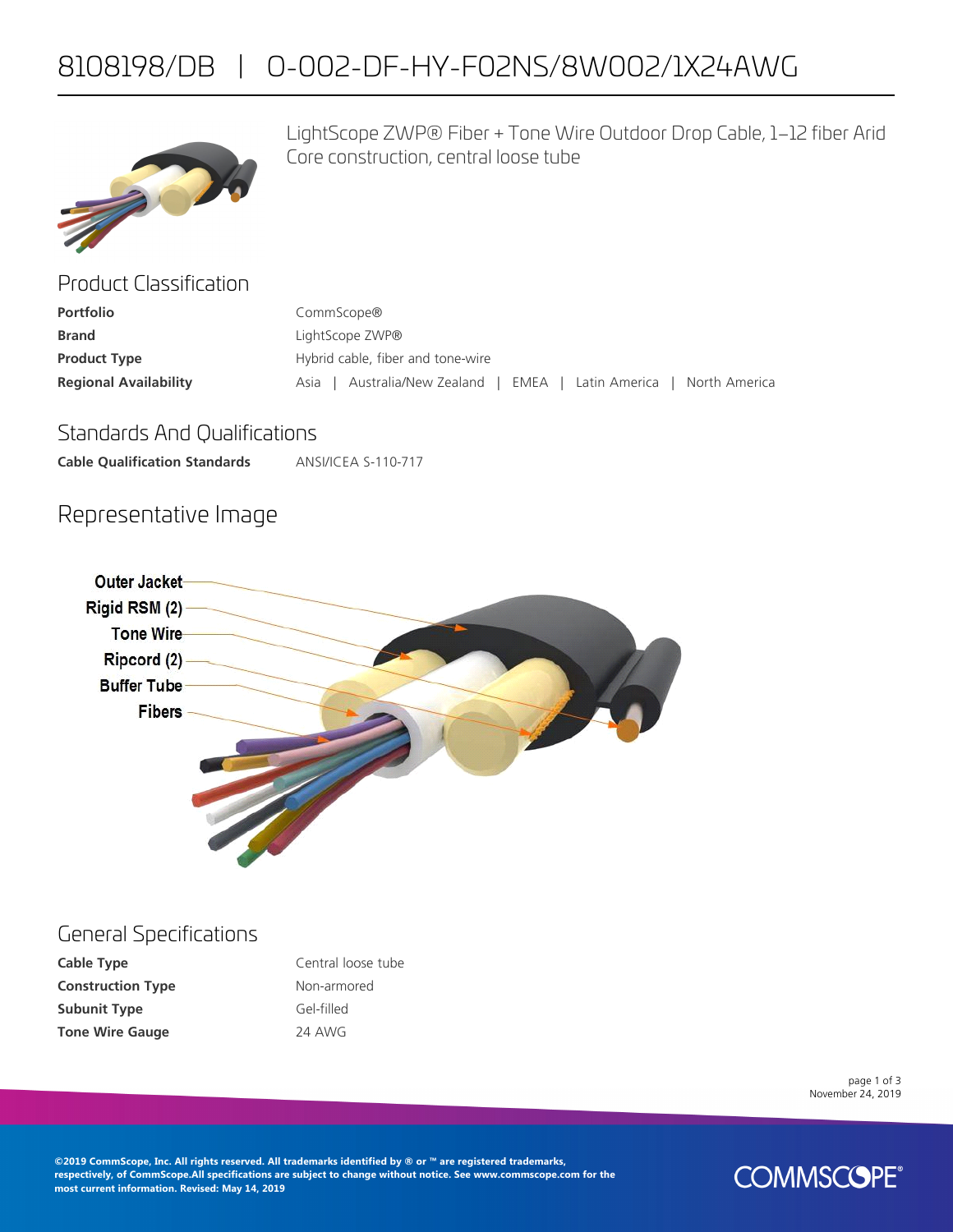## 8108198/DB | O-002-DF-HY-F02NS/8W002/1X24AWG

| <b>Tone Wire Type</b> | Copper |
|-----------------------|--------|
| Tone Wire, quantity   |        |

## Construction Materials

| <b>Fiber Type Solution</b>   | G 652 D and G 657 A1 |
|------------------------------|----------------------|
| <b>Total Fiber Count</b>     | 2                    |
| <b>Fiber Type</b>            | G.652.D and G.657.A1 |
| Fiber Type, quantity         | 2                    |
| Fibers per Subunit, quantity | $\mathcal{L}$        |
| Jacket Color                 | <b>Black</b>         |
| <b>Jacket UV Resistance</b>  | UV stabilized        |

### Dimensions

| <b>Buffer Tube/Subunit Diameter</b> | $2.00$ mm $\mid$ 0.08 in |
|-------------------------------------|--------------------------|
| <b>Cable Weight</b>                 | 30.9 lb/kft   45.9 kg/km |
| Diameter Over Jacket                | 10.00 mm   0.39 in       |
| Diameter Over Messenger Jacket      | 2.00 mm   0.08 in        |
| <b>Height Over Jacket</b>           | 4.30 mm   0.17 in        |
| Subunit, quantity                   |                          |

## Physical Specifications

| Minimum Bend Radius, loaded 8.6 cm   3.4 in               |                     |
|-----------------------------------------------------------|---------------------|
| Minimum Bend Radius, unloaded 8.1 cm   3.2 in             |                     |
| Tensile Load, long term, maximum 400 N   90 lbf           |                     |
| <b>Tensile Load, short term, maximum</b> 1334 N   300 lbf |                     |
| <b>Vertical Rise, maximum</b>                             | 2917.0 ft   889.0 m |

## Environmental Specifications

| <b>Environmental Space</b>      | Aerial, lashed   Buried              |
|---------------------------------|--------------------------------------|
| <b>Installation Temperature</b> | -30 °C to +70 °C (-22 °F to +158 °F) |
| <b>Operating Temperature</b>    | -40 °C to +70 °C (-40 °F to +158 °F) |
| <b>Storage Temperature</b>      | -40 °C to +75 °C (-40 °F to +167 °F) |

## Mechanical Test Specifications

| Compression                    | 10 N/mm   57 lb/in        |
|--------------------------------|---------------------------|
| <b>Compression Test Method</b> | FOTP-41   IEC 60794-1 E3  |
| <b>Flex</b>                    | 35 cycles                 |
| <b>Flex Test Method</b>        | FOTP-104   IEC 60794-1 E6 |

page 2 of 3 November 24, 2019

**©2019 CommScope, Inc. All rights reserved. All trademarks identified by ® or ™ are registered trademarks, respectively, of CommScope.All specifications are subject to change without notice. See www.commscope.com for the most current information. Revised: May 14, 2019**